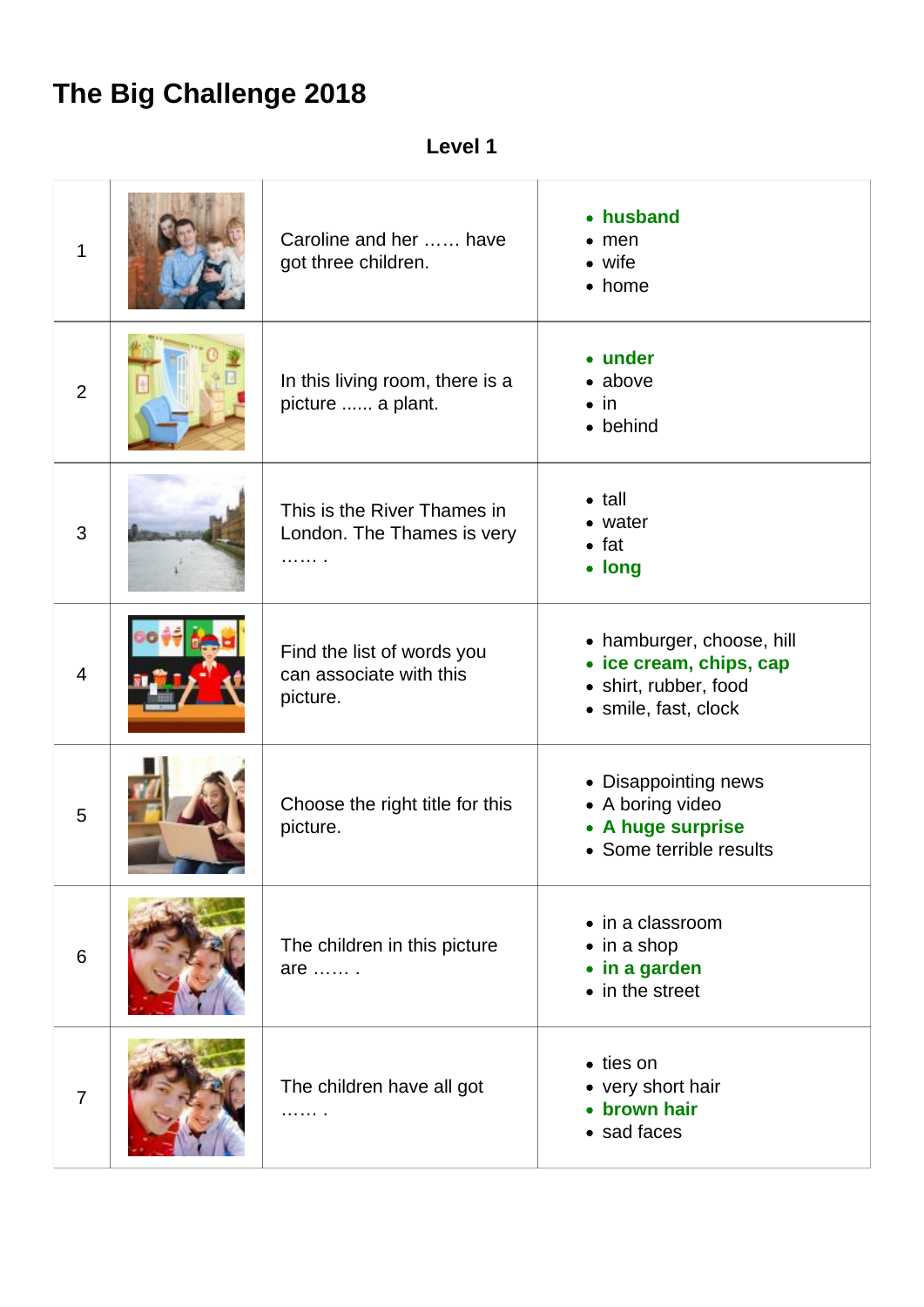| 8  |                                                       | The boy on the left is                                                      | • smiling at the camera<br>• looking at his friends<br>• sitting between two girls<br>• wearing a blue shirt                                                                                                                                                                           |
|----|-------------------------------------------------------|-----------------------------------------------------------------------------|----------------------------------------------------------------------------------------------------------------------------------------------------------------------------------------------------------------------------------------------------------------------------------------|
| 9  |                                                       | <b>What are Twizzers?</b>                                                   | • Sweets.<br>• Smartphones.<br>• Clothes.<br>• Toys.                                                                                                                                                                                                                                   |
| 10 | Miltred Kingdom                                       | What does the web page<br>say about Twizzers?                               | • They're cheap and delicious.<br>• There are thousands of<br>Twizzers in a packet.<br>• They are very popular.<br>• They are good for you.                                                                                                                                            |
| 11 | luce the tame week ads as<br>edling love to sum. Your | To enter this competition,<br>you must                                      | • live in England<br>• write a letter to Twizzers<br>• send your answer by email<br>• be a teenager                                                                                                                                                                                    |
| 12 | Win a smartpho                                        | Which sentence can win the<br>competition?                                  | • Children love Twizzers<br>because they are really fun<br>to eat.<br>• Kids like Twizzers because<br>they are colourful and cool!<br>• Twizzers are children's<br>favourite sweets because<br>they are absolutely delicious.<br>• My mum, dad, gran and<br>grandad all love Twizzers! |
| 13 |                                                       | Jennifer  a new<br>phone?" "Yes, and she loves<br>it!"                      | • Has  got<br>• Do  have<br>• Have  got<br>$\bullet$ Is  got                                                                                                                                                                                                                           |
| 14 |                                                       | The teacher is saying: "Now<br>your books at page 10<br>and read the text." | $\bullet$ sit<br>• close<br>• open<br>$\bullet$ look                                                                                                                                                                                                                                   |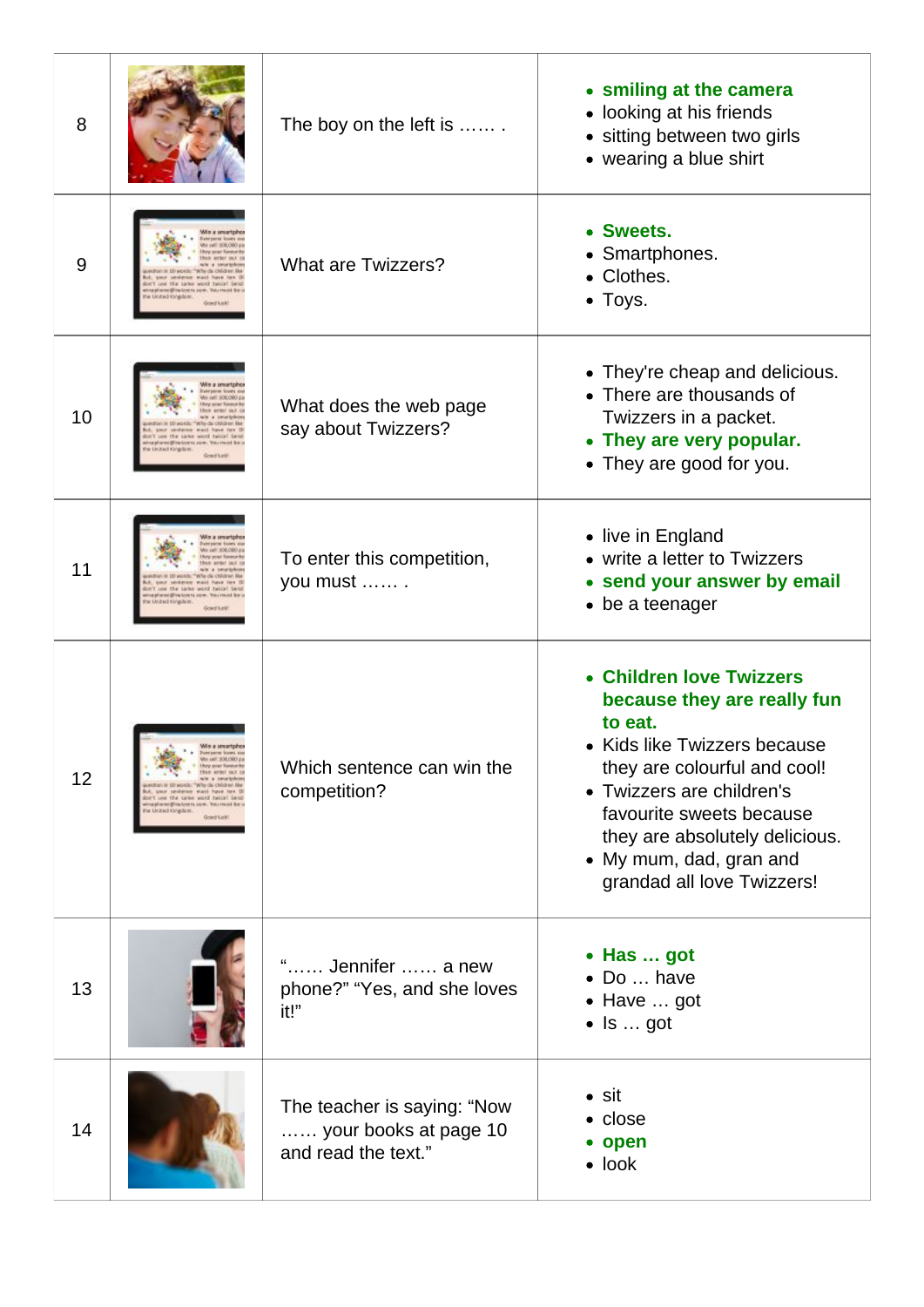| 15 | Jack and Maya always<br>to school by bus.                    | $\bullet$ catch<br>$\bullet$ take<br>$\bullet$ go<br>• arrive                |
|----|--------------------------------------------------------------|------------------------------------------------------------------------------|
| 16 | I  play football today<br>because I'm ill.                   | • don't want<br>· don't like<br>$\bullet$ am not<br>$\bullet$ can't          |
| 17 | "What  lunch today,<br>Mum?" "Ham and salad. Is<br>that OK?" | • do you cook for<br>• have you got<br>• are we having for<br>• we have for  |
| 18 | "What ?" "She's a<br>doctor."                                | • does she do<br>• is she making<br>• does this woman work<br>• job does she |
| 19 | Cats have got four                                           | • heads<br>$\bullet$ arms<br>• mouths<br>• legs                              |
| 20 | Twelve + eleven = $\dots$                                    | • thirteen<br>• twenty-four<br>• twenty-three<br>• thirty-two                |
| 21 | Find the word that is NOT<br>associated with money.          | $\bullet$ purse<br>$\bullet$ note<br>$\bullet$ coin<br>• sail                |
| 22 | There  orange juice in<br>the fridge.                        | • isn't any<br>• hasn't any<br>· gives no<br>• aren't any bottles            |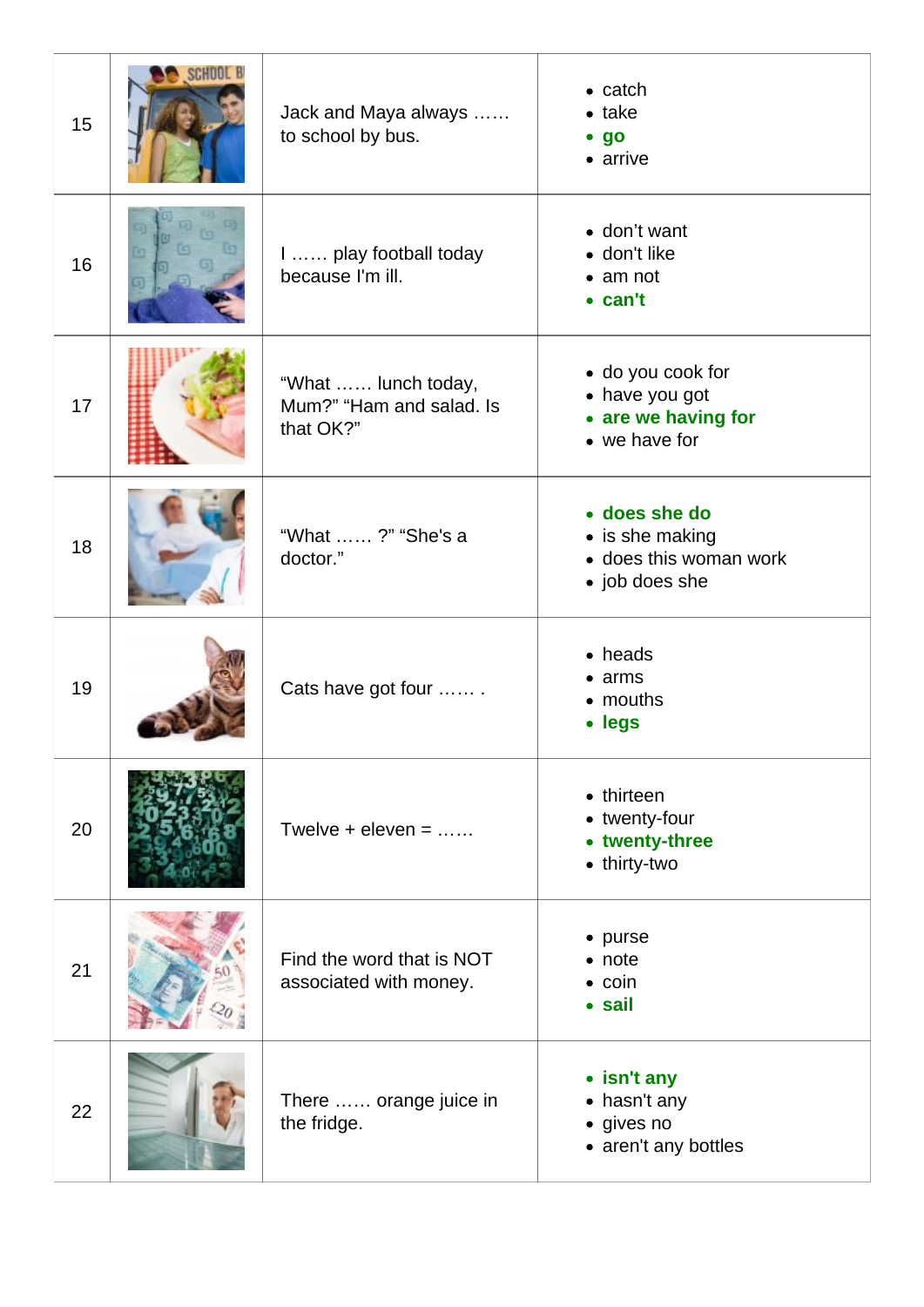| 23 | [AUDIO] | Listen. What's the word?                                       | $\bullet$ thin<br>$\bullet$ sing<br>$\bullet$ think<br>• thing                   |
|----|---------|----------------------------------------------------------------|----------------------------------------------------------------------------------|
| 24 | [AUDIO] | Listen. This word rhymes<br>with ""                            | • kiss<br>• witch<br>$\bullet$ fish<br>$\bullet$ beach                           |
| 25 | [AUDIO] | Listen and complete the<br>"family" of words.                  | $\bullet$ flat<br>• square<br>$\bullet$ roof<br>$\bullet$ suit                   |
| 26 |         | [AUDIO]                                                        | • Dublin.<br>• England.<br>• London.<br>• Edinburgh.                             |
| 27 |         | [AUDIO]                                                        | • Robin Hood's.<br>• Jack Sparrow's.<br>• King Arthur's.<br>• Sherlock Holmes's. |
| 28 |         | [AUDIO]                                                        | • Cricket.<br>$\bullet$ Rugby.<br>• Baseball.<br>• Football.                     |
| 29 |         | It's in London and it's almost<br>1,000 years old. What is it? | • Buckingham Palace.<br>• The Tower of London.<br>• Tower Bridge.<br>• Big Ben.  |
| 30 | [AUDIO] | Listen. What can you<br>answer?                                | • "Very nice."<br>• "It's good."<br>• "Fine, thanks."<br>• "At school."          |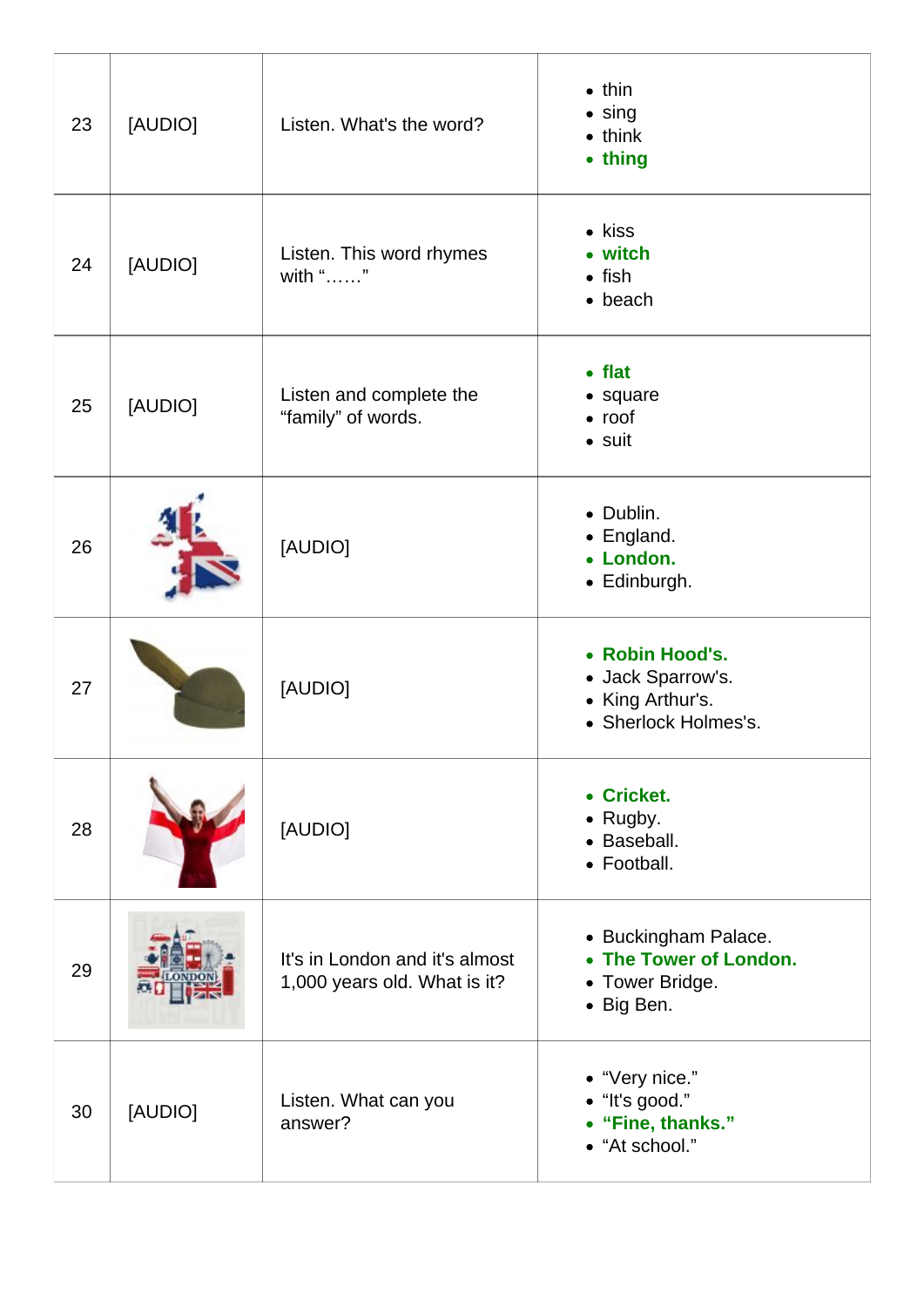| 31 | [AUDIO] | Listen. What can Luke say<br>now?                    | • "Don't worry."<br>• "You're welcome."<br>• "Well done."<br>• "Nice to meet you."                                    |
|----|---------|------------------------------------------------------|-----------------------------------------------------------------------------------------------------------------------|
| 32 |         | [AUDIO]                                              | • Her new coat.<br>• Her house.<br>• The weather.<br>• A cup of coffee.                                               |
| 33 | [AUDIO] | Listen. What can you ask<br>Tim?                     | • "Why is he laughing, Tim?"<br>• "What's so funny, Tim?"<br>• "Tim, why are you unhappy?"<br>• "Do you like Tim?"    |
| 34 |         | [AUDIO]                                              | • "Run out!"<br>• "Get out!"<br>• "Look out!"<br>• "Go out!"                                                          |
| 35 | [AUDIO] | Listen. What time is it?                             | • 12.15<br>• 5.21<br>• 12.55<br>• 1.05                                                                                |
| 36 | [AUDIO] | Listen. Where are they?                              | • At a train station.<br>$\bullet$ In a bus.<br>• At a bus stop.<br>$\bullet$ In a taxi.                              |
| 37 | [AUDIO] | Listen. What can Bill say<br>now? He's disappointed. | • "I'm very worried."<br>• "What a pity!"<br>• "Well done."<br>• "You're welcome."                                    |
| 38 | [AUDIO] | Listen. What else can the<br>man say?                | • "I can't turn the microwave."<br>• "It doesn't work."<br>• "It isn't making anything."<br>• "There's nothing here." |